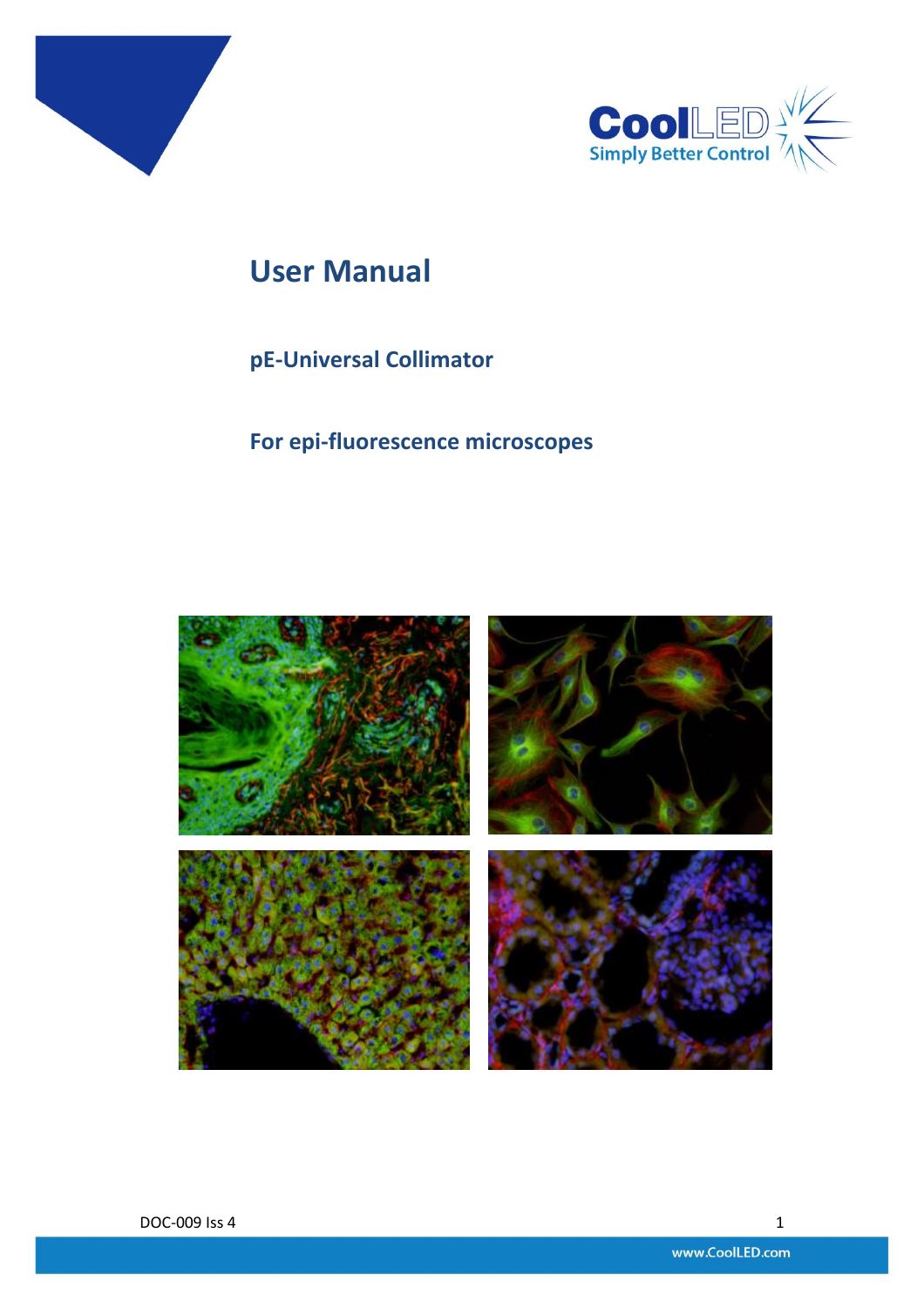

## **Table of Contents**

| 1.  |                                                                    |  |
|-----|--------------------------------------------------------------------|--|
| 2.  |                                                                    |  |
| 3.  |                                                                    |  |
| 4.  |                                                                    |  |
| 5.  |                                                                    |  |
| 6.  |                                                                    |  |
| 7.  |                                                                    |  |
| 8.  | Additional Optical Adjustments by Koehler Illumination Methods  15 |  |
| 9.  |                                                                    |  |
| 10. |                                                                    |  |
| 11. |                                                                    |  |
| 12. |                                                                    |  |
| 13. |                                                                    |  |
| 14. |                                                                    |  |
| 15. |                                                                    |  |
| 16. |                                                                    |  |
| 17. |                                                                    |  |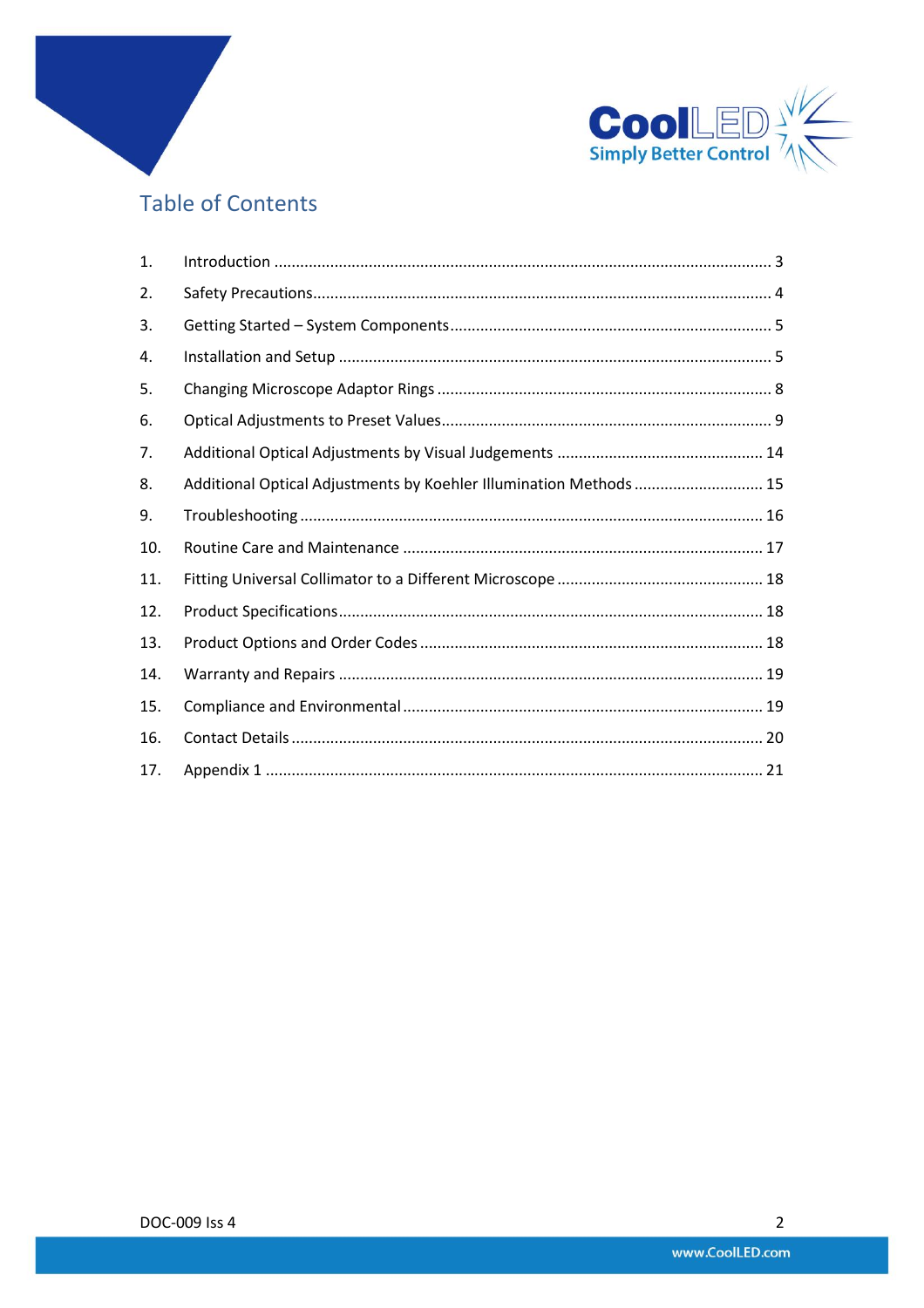

### <span id="page-2-0"></span>1. Introduction

CoolLED's pE-Universal Collimator is designed to take light emitting from a 3 mm liquid light guide and provide the necessary collimation for a broad range of fluorescence microscopes to create intense and homogeneous illumination over the full field of view. The adaptor uses the CoolLED modular adaptor ring system. This allows the mechanical fixing rings to be interchanged to suit the different fixing methods used by the microscope manufacturers. Adjustment of the optics is also provided as each microscope type requires different levels of collimation. Not all microscopes will be covered by this adaptor as there are a few designs which require highly convergent or divergent light which are beyond the scope of the adjustments. This document provides the details of the setting for those microscopes which are compatible, the majority which are in use today.

This manual should give you all the information required to setup and install your new pE-Universal Collimator.

Additional information may be found on our website at [www.coolled.com](http://www.coolled.com/)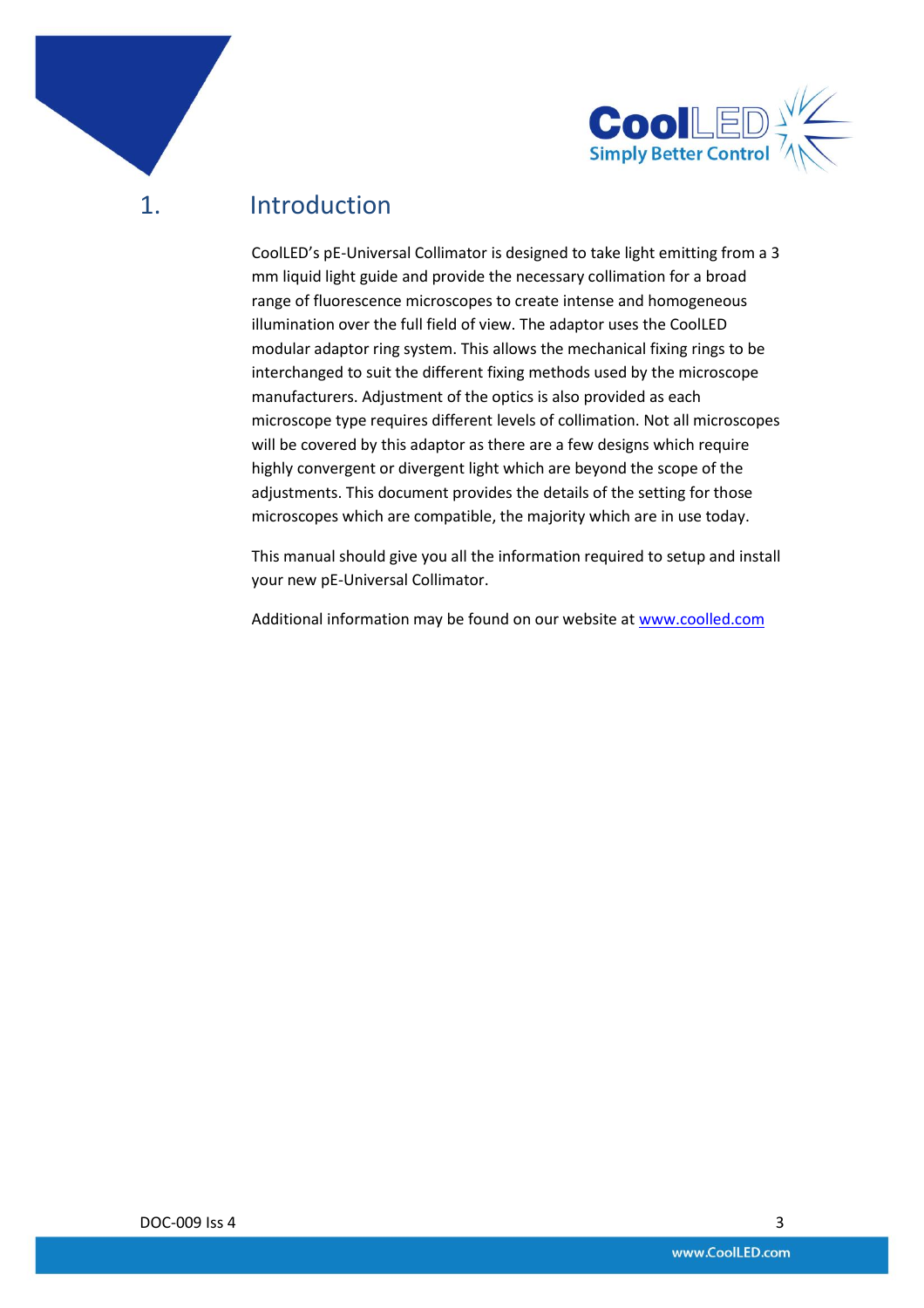



<span id="page-3-0"></span>2. Safety Precautions

This product has been designed to operate with CoolLED's range of high intensity LED illumination systems where the light delivery method is a 3 mm light guide. While the light being emitted from the light guide is divergent (with a typical cone angle of 62 degrees), the intensity falls off rapidly with distance from the end of the light guide. Once the light guide is inserted into the pE-Universal Collimator, the light becomes collimated and so has the capability of maintaining its intensity over large distances. It is therefore necessary that certain procedures are strictly followed when installing and operating an illuminator using this pE-Universal Collimator. Failure to do so may result in personal injury or damage to other items.

#### 2.1.

When installing this collimator, never switch on the light source until it has been securely fitted to the epi-fluorescence light port of the microscope. By following this basic safety rule, protection from the collimated light beam will be provided by the microscope itself, minimizing risk of injury and damage.

#### 2.2.

If for any reason the collimator is to be operated when not attached to a microscope, all personnel should wear eye shielding and clothing to protect the exposed skin.

#### 2.3.

There are no serviceable parts within the collimator. Removing any of the screws and covers will result in the safety of the unit being impaired.

#### 2.4.

To clean the exterior of the collimator, use a slightly dampened cloth with a simple water/detergent solution only. Avoid the optical surfaces and lenses. Cleaning of optics should only be carried out using optical wipes and fluids.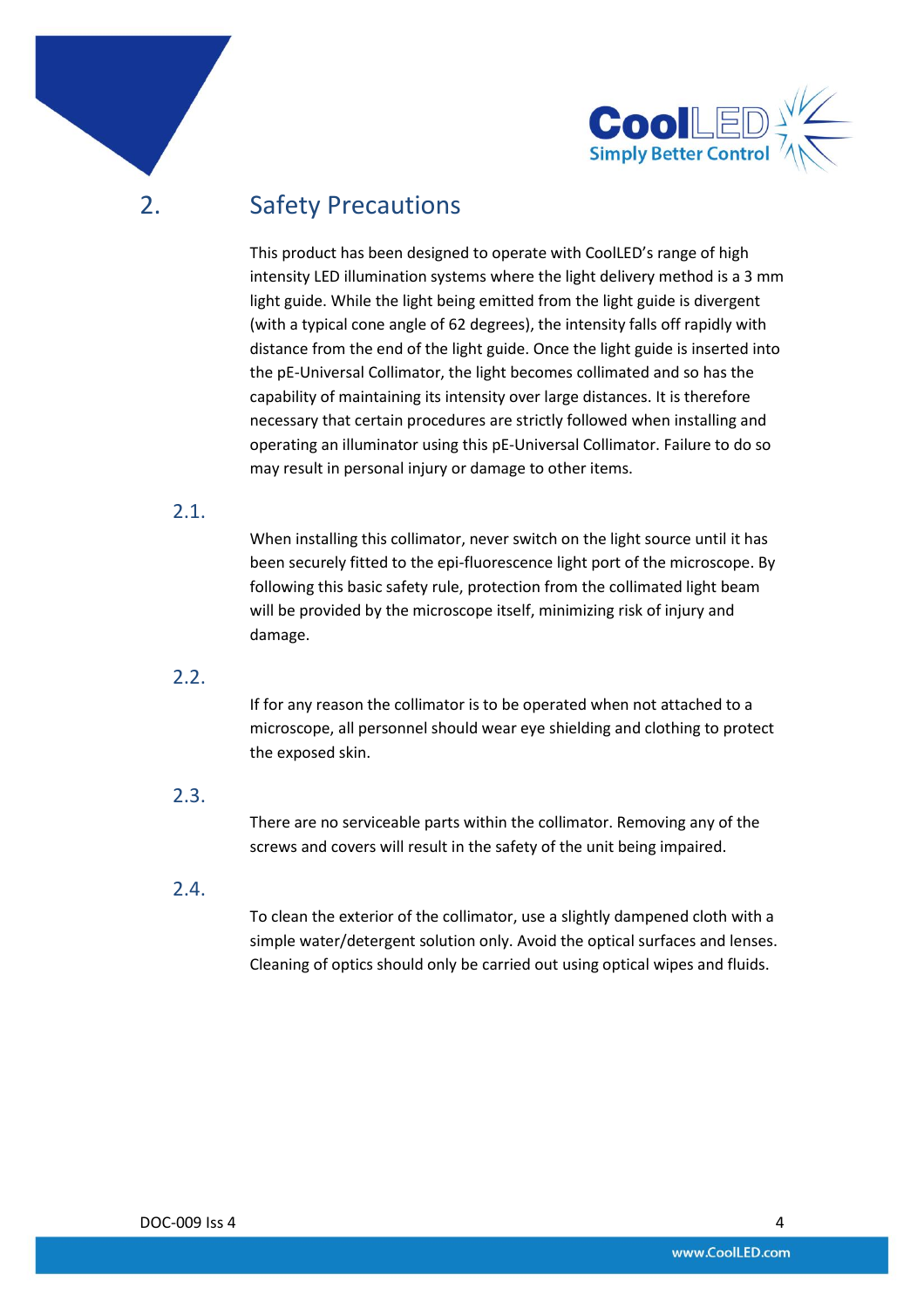



## <span id="page-4-0"></span>3. Getting Started – System Components

The CoolLED pE-Universal Collimator is supplied with the following components:

- 1. pE-Universal Collimator
- 2. Microscope adaptor ring (normally fitted to the pE-Universal Collimator)
- 3. Two allen keys (not shown)
- 4. User Guide (not shown)



If any components are missing or appear damaged, please contact CoolLED immediately.

### <span id="page-4-1"></span>4. Installation and Setup

#### 4.1.

Carefully unpack the components from the shipping cartons.

4.2.

When ordered with a CoolLED Illumination System where the intended microscope has been specified, the pE-Universal Collimator will be supplied with the appropriate adaptor ring and have the optical adjustments preset such that it will be ready to fit to the microscope.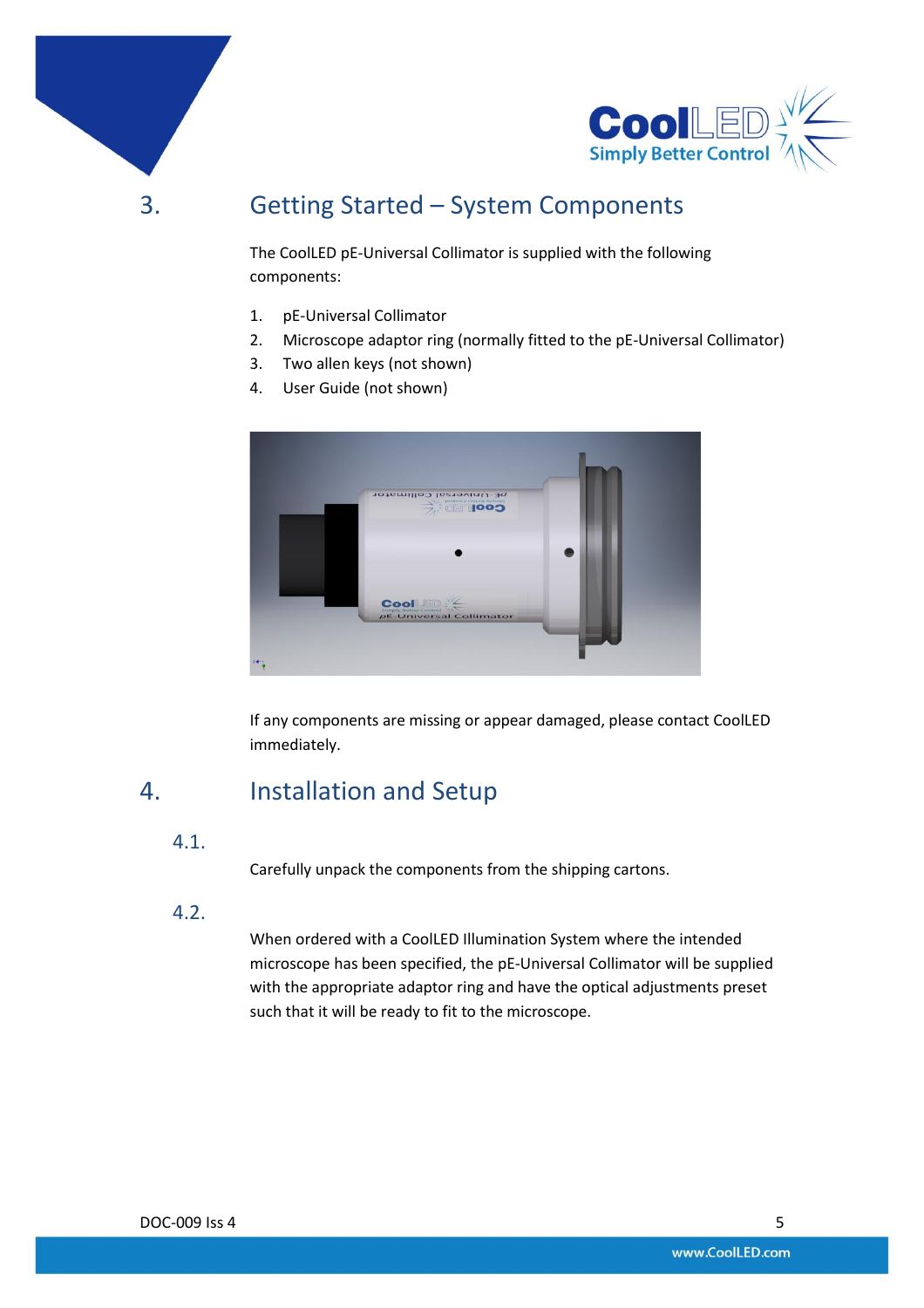



4.3.

Now fit the pE-Universal Collimator to the epi-fluorescence port of the microscope and ensure that it is securely attached.



#### 4.4.

Insert the end of the light guide into the collimator.

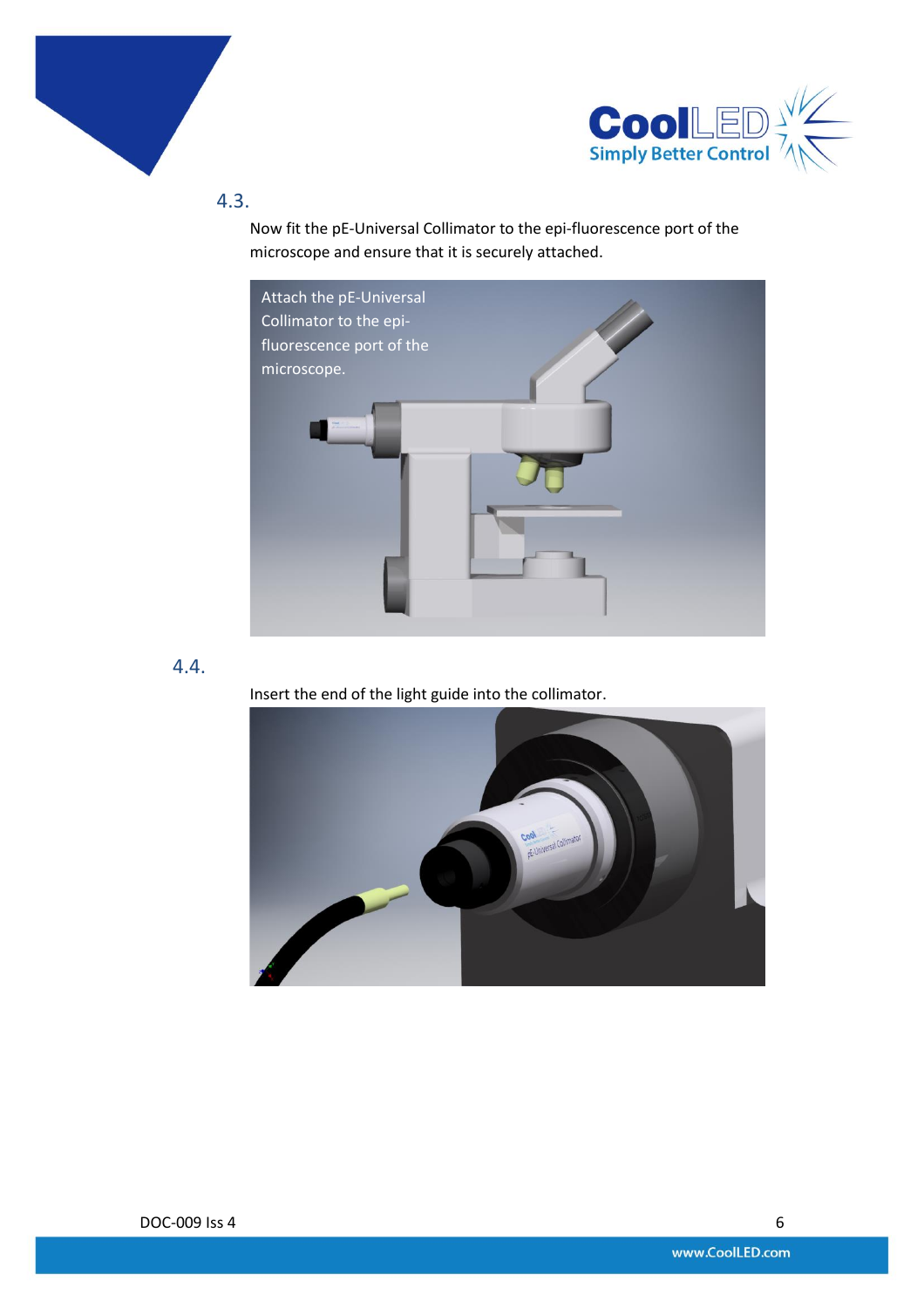



4.5.

Push the end of the light guide fully into the collimator and then tighten the grub screw to lock the light guide into position.

4.6.



No further adjustments should be necessary. Do not bend the liquid light guide through sharp corners. It is recommended to ensure a minimum bend radius of 75 mm.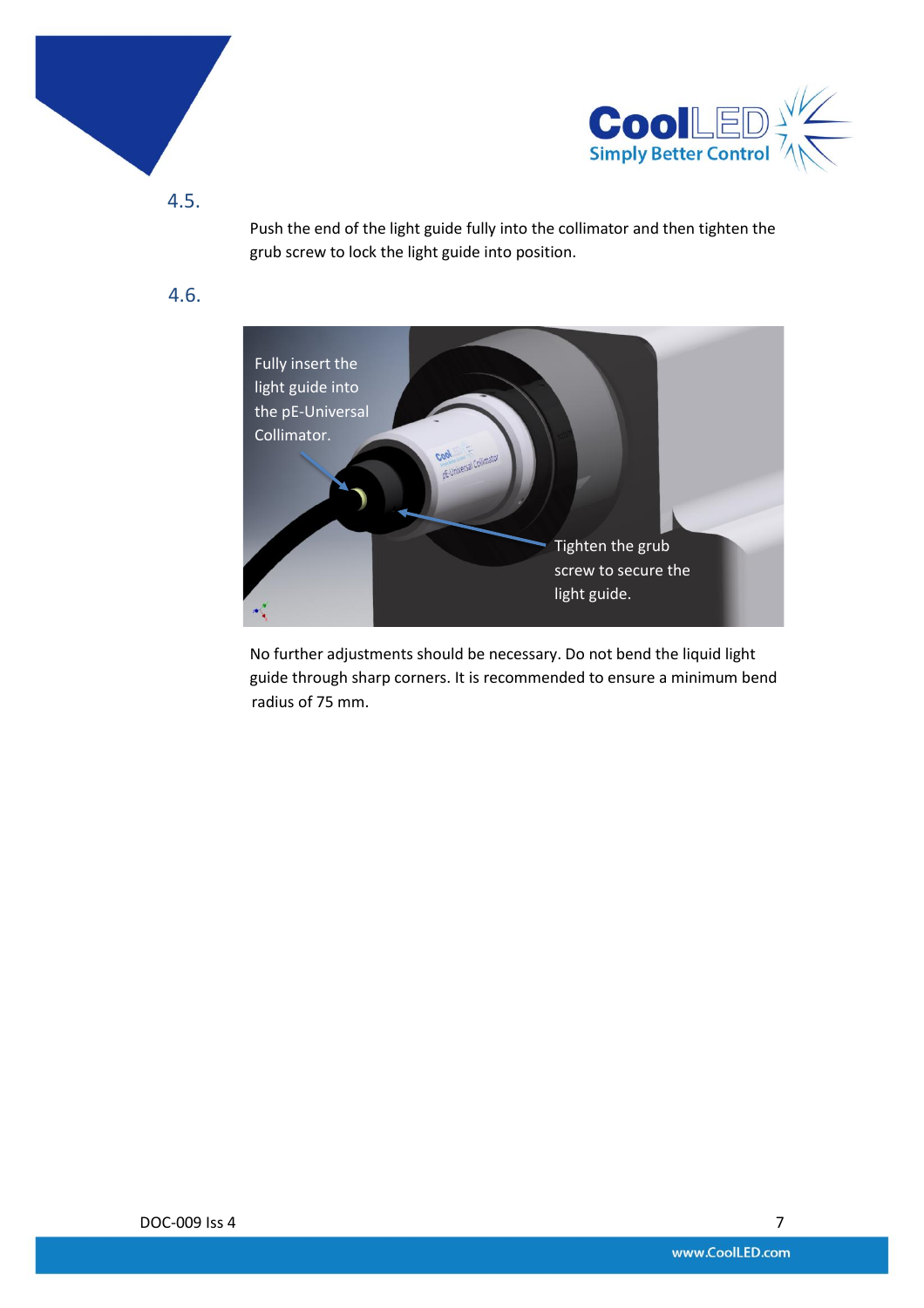



# <span id="page-7-0"></span>5. Changing Microscope Adaptor Rings

If the adaptor ring needs changing, loosen the three grub screws as shown.



#### 5.2.

5.1.

Fit alternative adaptor ring and tighten grub screws. Do not over tighten as this can damage the internal rim of the adaptor ring if regularly changed.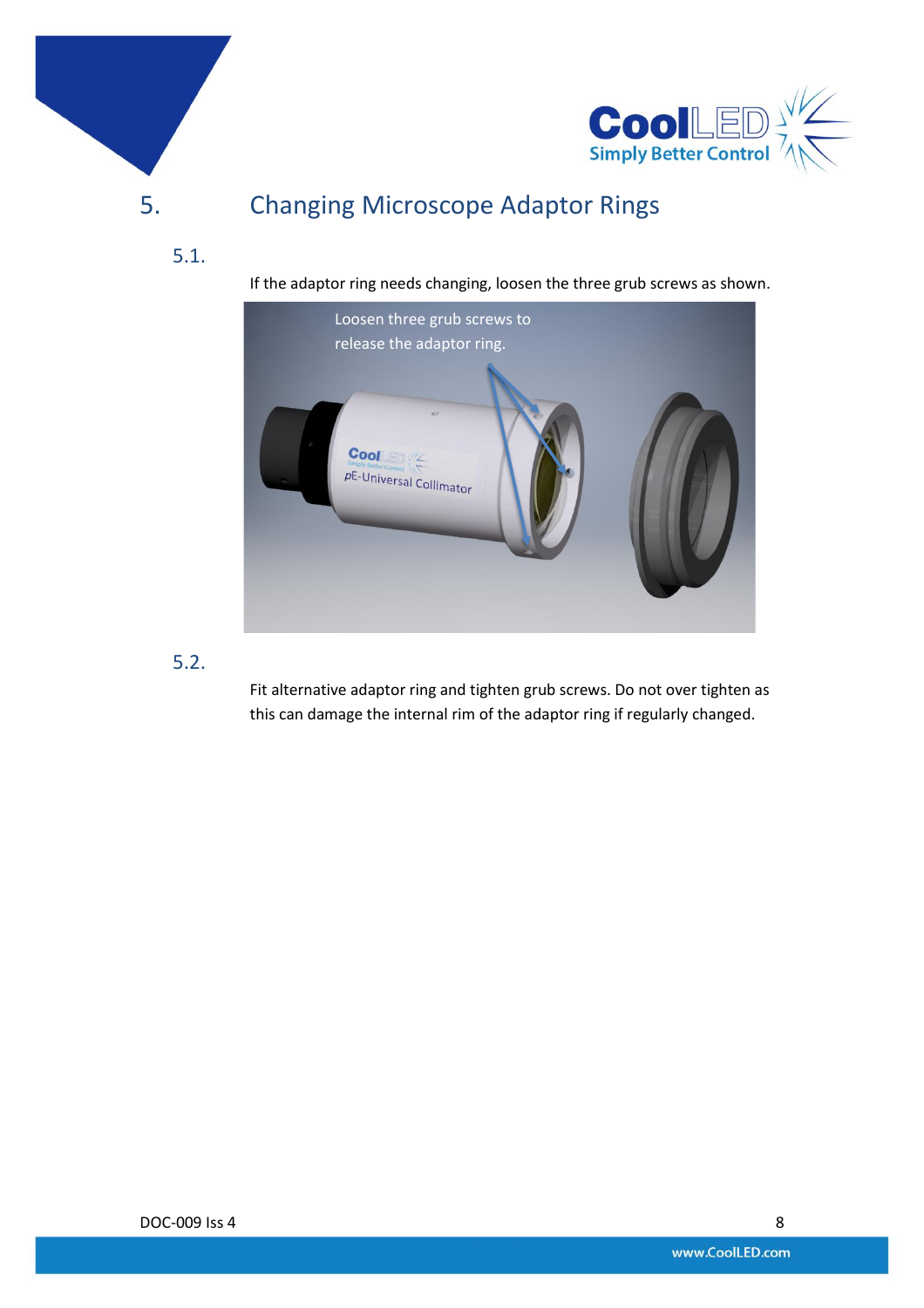



## <span id="page-8-0"></span>6. Optical Adjustments to Preset Values

#### 6.1.

In changing the microscope on which the illumination system is being used, it may be necessary to adjust the positions of the internal optical elements to optimise the homogeneity and power of the light at the sample. There are three optical elements to the pE-Universal Collimator: the light guide, a first (back) lens and a second (front) lens. The adjustments allow the changing of the distance between the light guide and the first lens – distance 'A', and the distance between the first and second lens – distance 'B'.

#### 6.2.

The light guide is held in the light guide adjuster ring and adjustments to distance 'A' are made by rotating this ring.

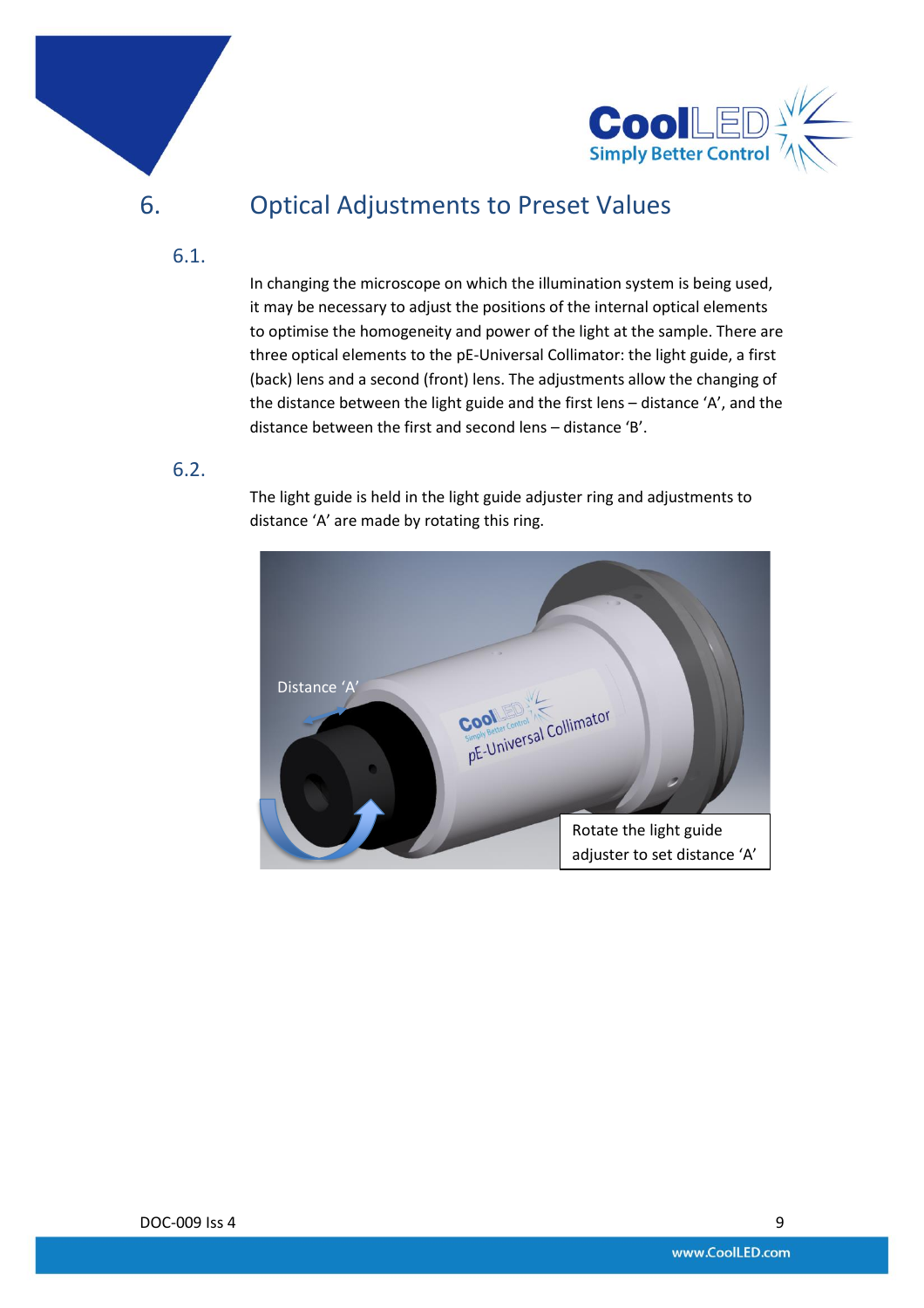



6.3.

The first (back) lens is held in the central ring and adjustments to distance 'B' are made by sliding this in and out of the outer ring.



#### 6.4.

To simplify the process, values for distances 'A' and 'B' are given in Appendix [1](#page-20-0) for the commonly used microscopes.

#### 6.5.

Loosen grub screw to release movement of central ring.

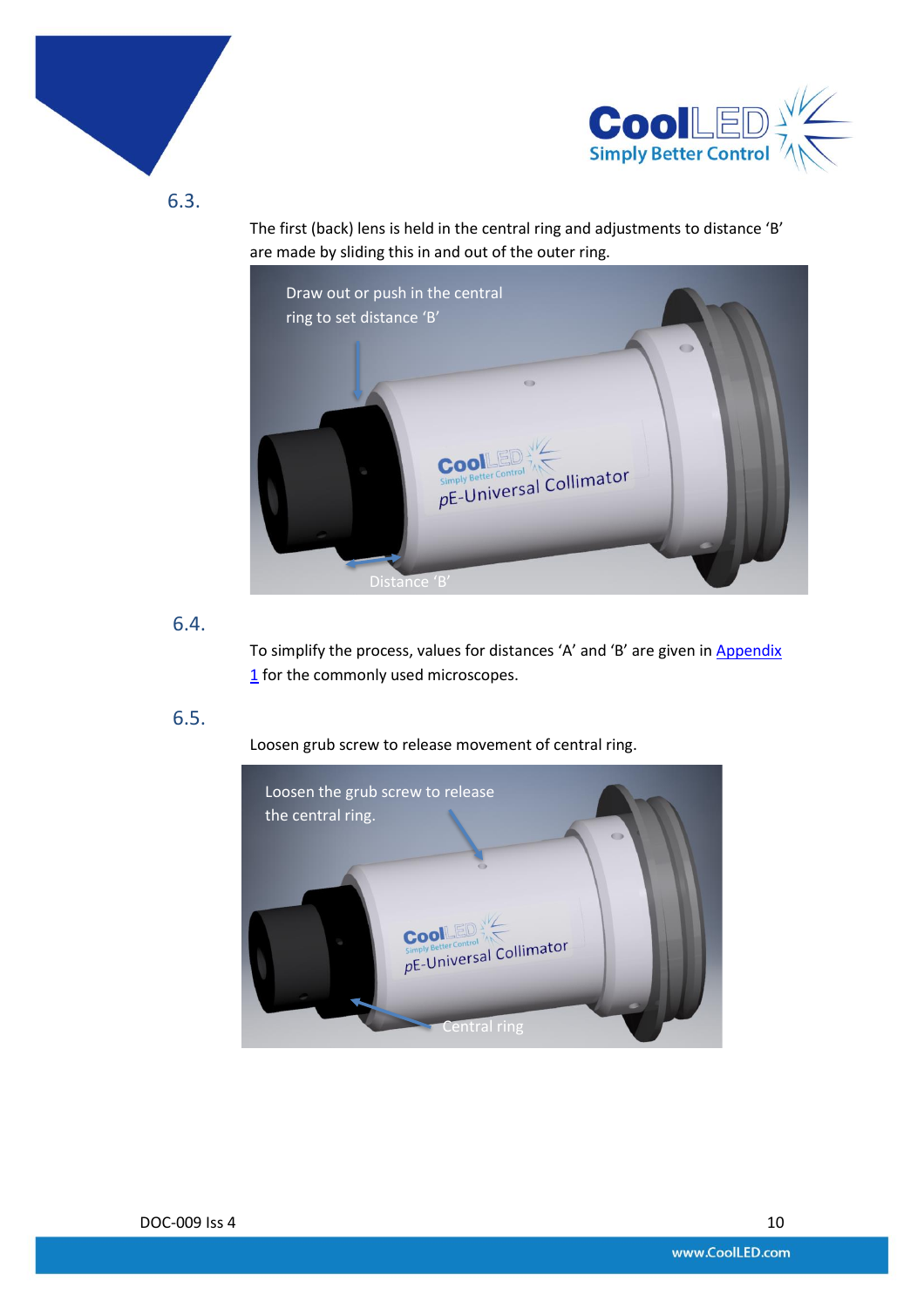



6.6.

Draw out central ring as shown.



6.7.

Loosen grub screw retaining the light guide adjuster as shown.

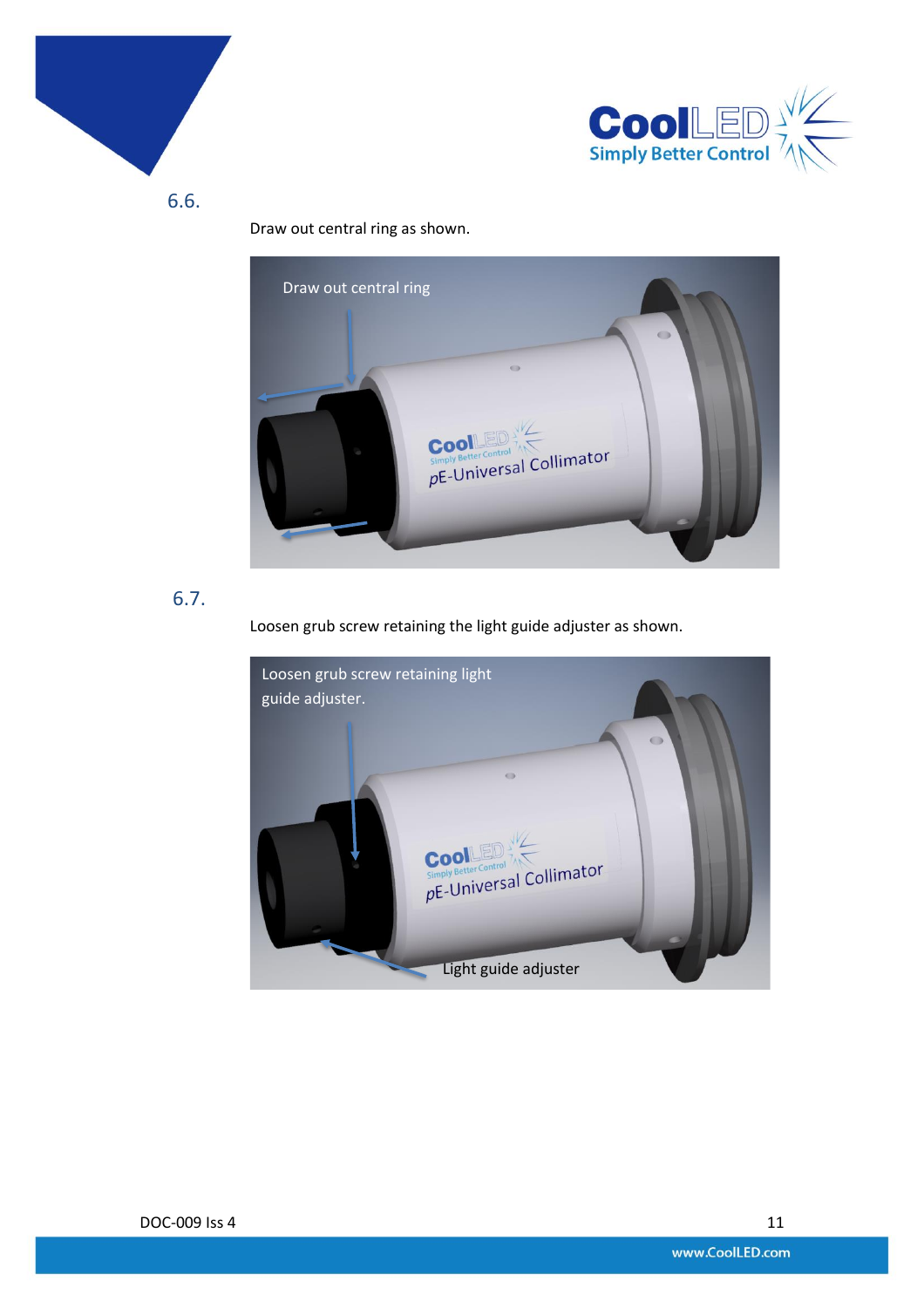



6.8.

Hold the central ring with one hand and rotate the light guide adjuster to set the distance 'A'.



#### 6.9.

Once set, re-tighten the locking grub screw. Do not over-tighten. It just needs setting to prevent the adjuster from rotating during service.

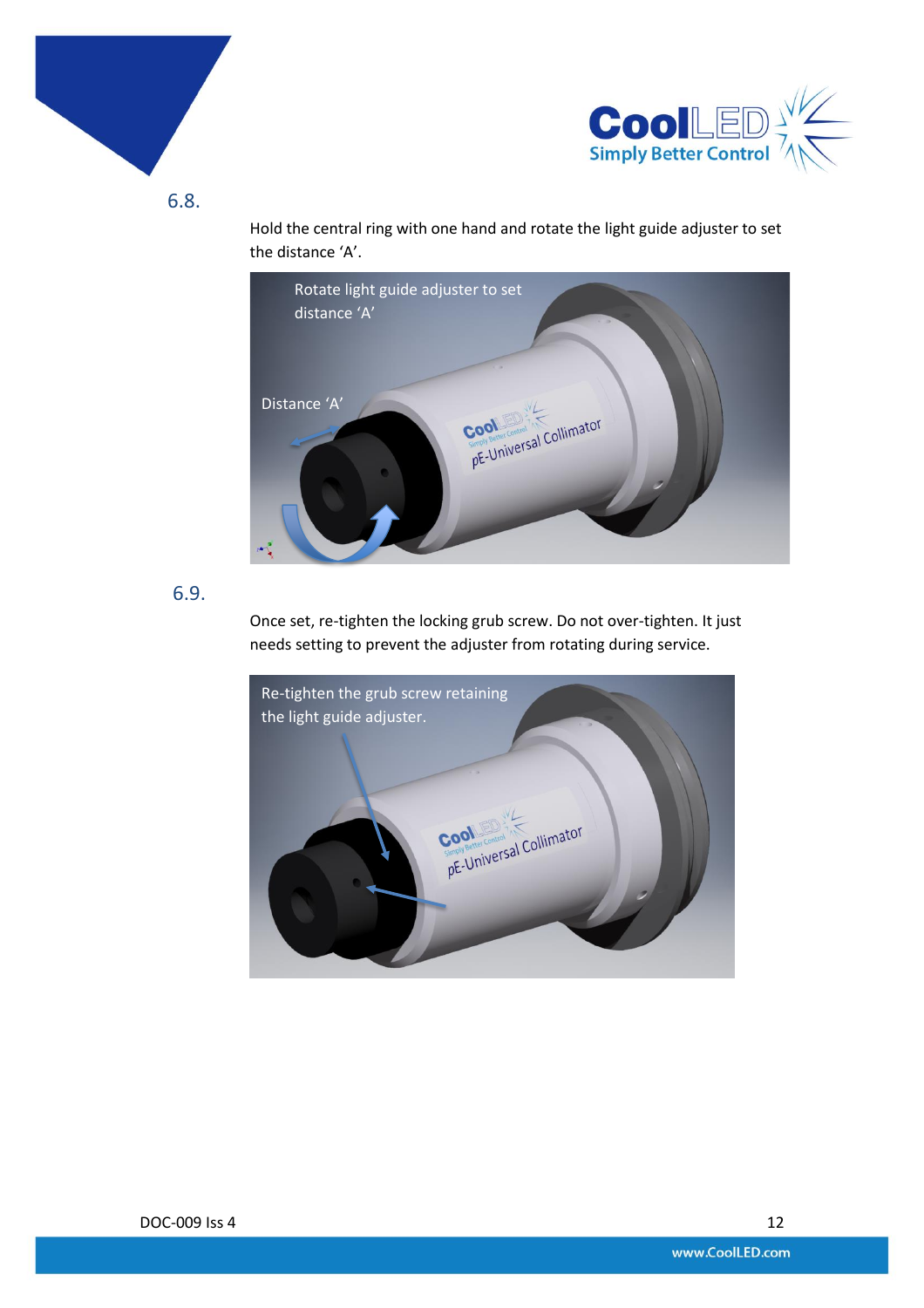



6.10.

Now draw out or push in the central ring to set distance 'B'.



#### 6.11.

Re-tighten the grub screw to lock distance 'B'. Do not over tighten, just sufficiently to prevent the central ring from moving during service.



The lenses are now set for the specific microscope.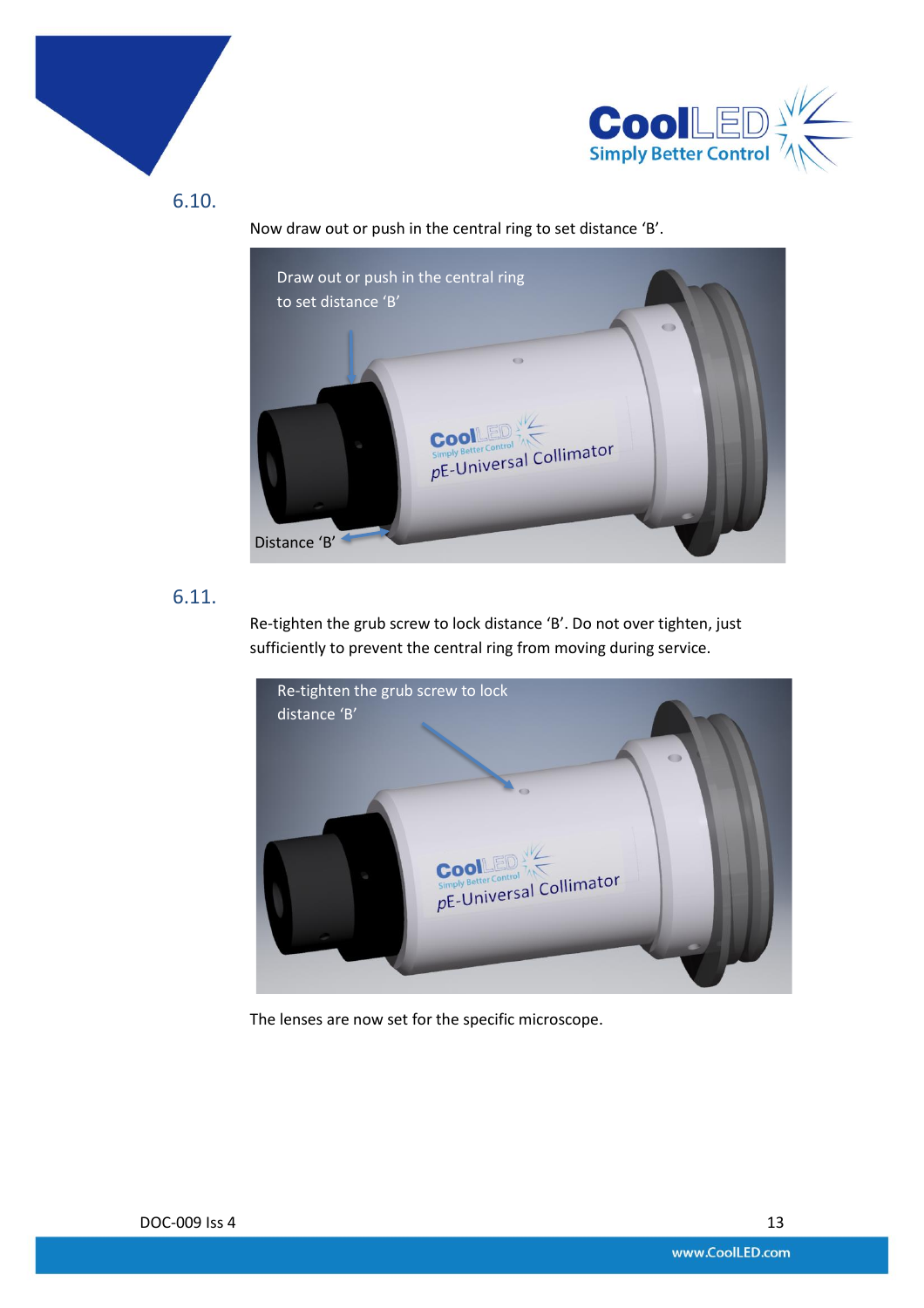

# <span id="page-13-0"></span>7. Additional Optical Adjustments by Visual **Judgements**

7.1.

It is sometimes the case that the optimum settings for a specific microscope are not the standard ones given i[n Appendix 1](#page-20-0) due to the influence of different optical arrangements in the epi-fluorescence path of the microscope. To make adjustments, it is best to follow the steps given below to set for maximum brightness while maintaining homogeneity. Use a sample slide whose fluorescence emissions you are familiar with so that you can assess the changes caused by the adjustments.

#### 7.2.

The best starting point is with distance 'A' set to a minimum. Follo[w Section](#page-8-0) [6.8](#page-8-0) and fully rotate the light guide adjuster clockwise.

#### 7.3.

With the collimator attached to the microscope and the light source on, start with distance 'B' set at a minimum with the central ring fully inserted.

#### 7.4.

Slowly draw out (increasing distance 'B') while viewing the emissions. The intensity should start to increase creating bright and full illumination. In many cases it should be possible to see the level of brightness reach a peak and then start to fade as distance 'B' is increased. When close to this peak, make small adjustments for maximum homogeneity over the full field of view.

#### 7.5.

If when drawing out the central ring, a peak is not reached (i.e. as the ring approaches the end stop) the intensity is still increasing. Slide the ring back in and make an adjustment to 'A' by rotating the light guide adjuster counter clockwise by half a turn and repeat step 7.4. If there is still no peak, repeat again by rotating 'A' by another counter clockwise half turn. Follow this process until the brightness and homogeneity are optimised. Please note that when making adjustments to 'A', it will be necessary to release the grub screw which retains the end of the light guide to prevent rotary twists being introduced into the light guide. Make sure that after the adjustments to 'A' have been carried out, the light guide is fully inserted and the grub screw tightened to lock the end of the light guide.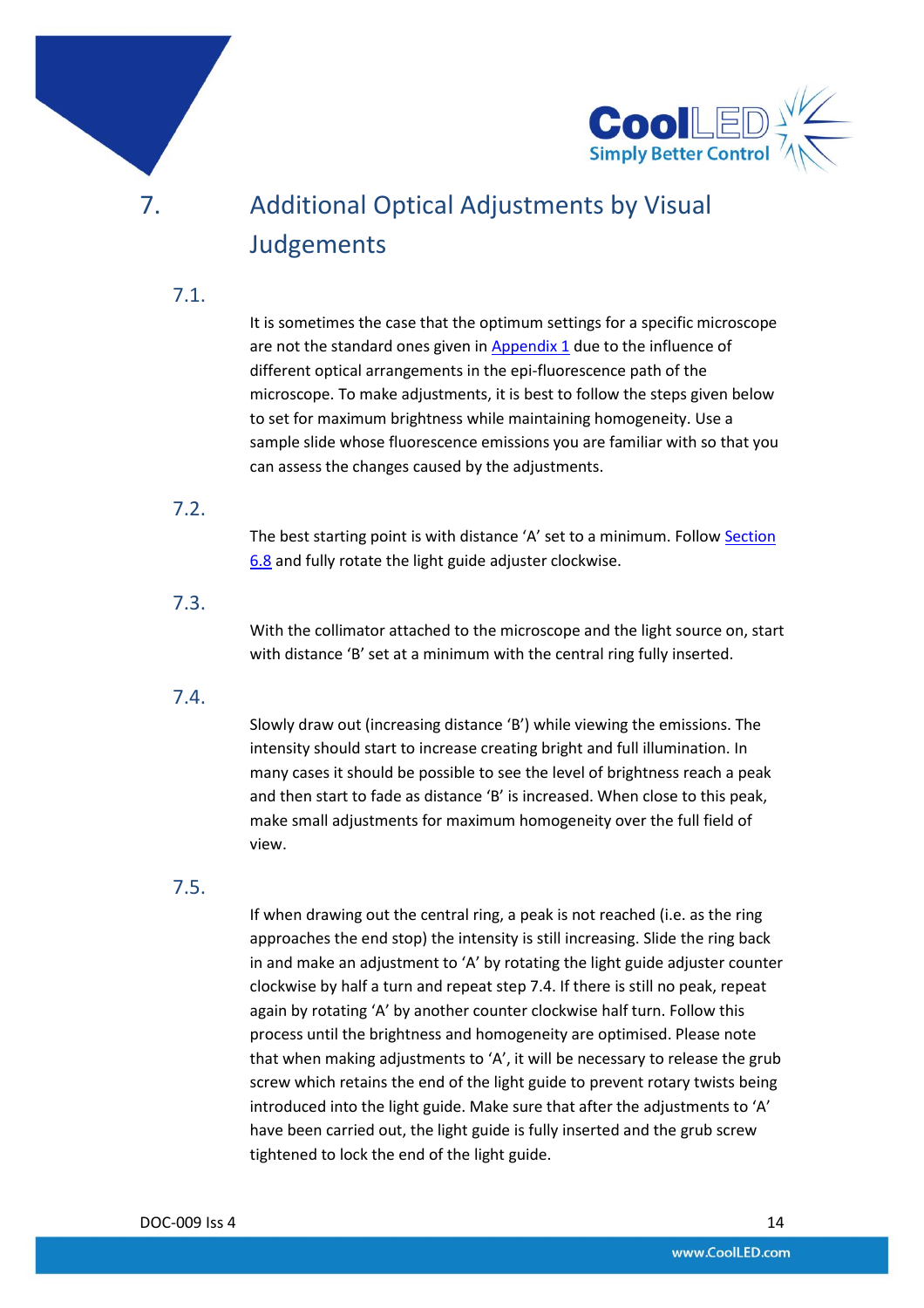



# <span id="page-14-0"></span>8. Additional Optical Adjustments by Koehler Illumination Methods

#### 8.1.

The most accurate way of setting the pE-Universal Collimator is to use Koehler illumination techniques. This involves ensuring that the output plane of the light guide, which is the effective source, is focused on the 'back aperture plane' of the microscope's objective lenses. This will ensure that the illumination has the greatest homogeneity at the sample plane and is very close to the point of maximum intensity. While this process is a little more complicated, it does ensure that the light source has been setup correctly and will only need to be carried out once for the life of the illumination system or microscope – in effect, many years.

#### 8.2.

In order to create an object at the output plane of the light guide, it is recommended to draw a cross with a thin felt tip pen on the output glass of the light guide. This can easily be removed after the setup procedure has been completed.

#### 8.3.

The 'back aperture plane' is normally at a position within the objective lenses close to their back surface, so it will be necessary to remove one of them to find this plane position. With an objective lens removed on an inverted microscope, take care not to stare into the beam of the excitation light source.

#### 8.4.

The best way to find this plane position is with the use of the aperture stop of the microscope.

#### 8.5.

With an objective lens removed and the CoolLED Light Source providing illumination across the passband of the excitation filter in the filter cube, close down the aperture stop. Insert a piece of paper or a fluorescence slide across the hole from where the objective lens was removed. Move the paper or slide up and down the optical axis until the edges of the aperture stop are in sharp focus. This is the 'back aperture plane'.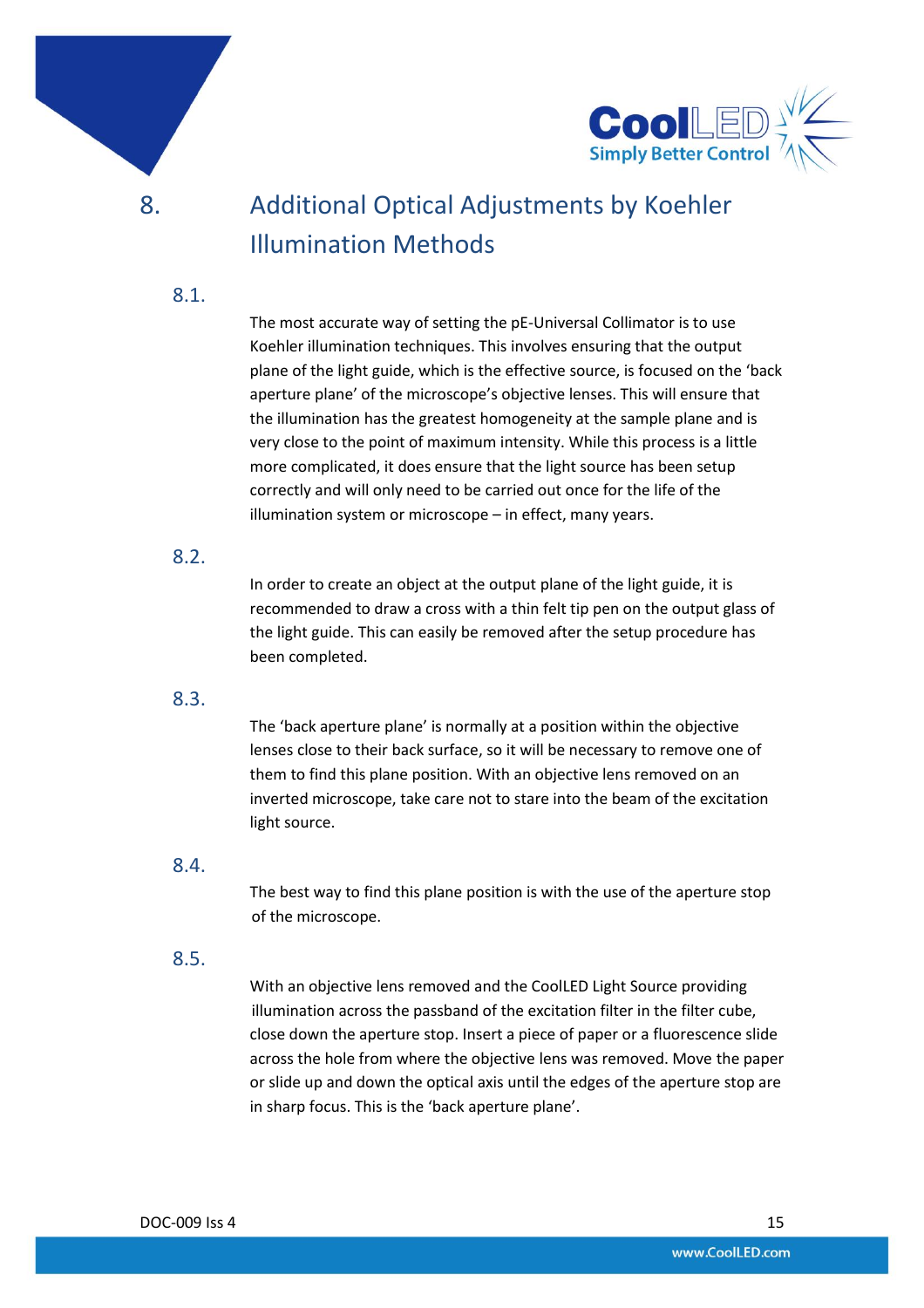



8.6.

Holding the paper or slide in this position, fully open the aperture stop and make adjustments to distance 'B' and if also necessary to distance 'A' (as outlined in **Section 7.3-7.5**), but in this case until there is a clear sharp image of the cross drawn on the end of the light guide at this 'back aperture plane'.

#### 8.7.

Once this has been achieved, tighten up the grub screws to prevent accidental movement of the lenses. The light source and Collimator are now optimised for maximum evenness of illumination over the whole field of view for that particular microscope and this is very close to the point of maximum intensity.

#### 8.8.

At the end of this process remember to remove the light guide from the end of the collimator and clean off the cross that was drawn on it as part of [Section](#page-13-0) 7.2. When returning the light guide to the collimator, ensure that it is fully inserted into the light guide adjuster ring before tightening up the grub screw.

## <span id="page-15-0"></span>9. Troubleshooting

The pE-Universal Collimator is a relatively simple item and is easy to set up and install. The following is a checklist if the product does not operate as expected.

#### 9.1.

9.2.

| Symptom: | Light guide will not insert into back of Collimator as shown.                                                                                                        |
|----------|----------------------------------------------------------------------------------------------------------------------------------------------------------------------|
| Check:   | Ensure that the locking grub screw is not preventing the<br>light guide from being inserted properly.                                                                |
| Symptom: | After setting distance 'B', the central ring moves before the<br>locking grub screw engages.                                                                         |
| Check:   | Hold the central ring in position for a few seconds, once<br>distance 'B' has been set, to allow the air pressure<br>differences within the collimator to stabilise. |
| Symptom: | There is not an even illumination over the full field of view.                                                                                                       |
| Check:   | Run through the setup procedure as outlined in Section 8.                                                                                                            |

9.3.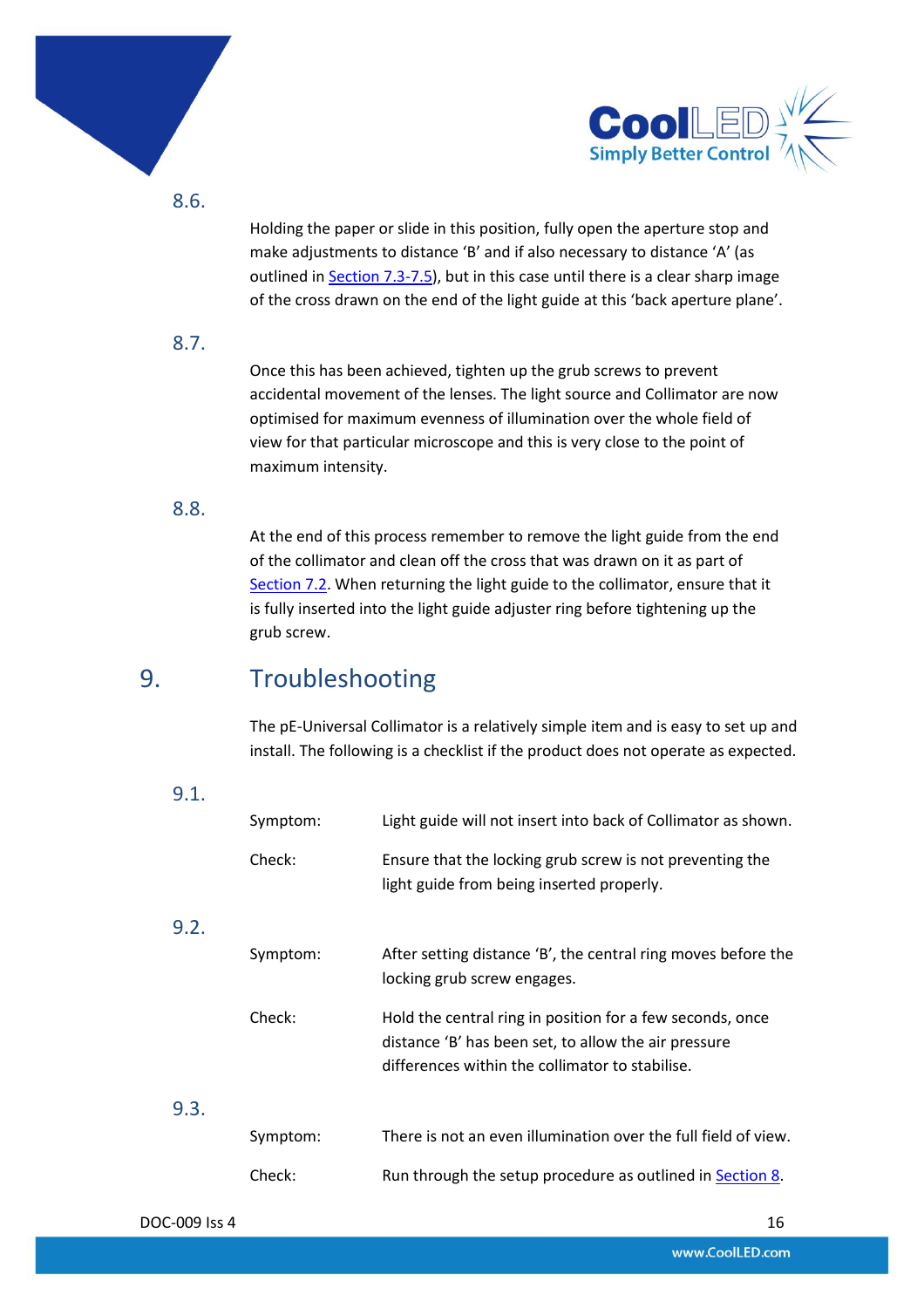



## <span id="page-16-0"></span>10. Routine Care and Maintenance

#### 10.1.

The pE-Universal Collimator will require little or no maintenance throughout its life. There are no field serviceable parts so there is no need for disassembly.

#### 10.2.

Cleaning of the external surfaces can be carried out with a mild soap and water solution used to lightly dampen a lint-free cloth. Ensure that no liquid is allowed to enter the product. Avoid optical surfaces.

#### 10.3.

Cleaning of optical surfaces may be necessary if debris or fingerprints accidentally come into contact with the lens during installation.

#### 10.4.

In the first instance remove any loose debris with an air duster (aerosol or rubber blower)

#### 10.5.

Fingerprints or other liquid type contaminants should be removed using standard lens cleaning procedures. Do not flood the lens surfaces with fluid as liquid could enter the product and cause damage.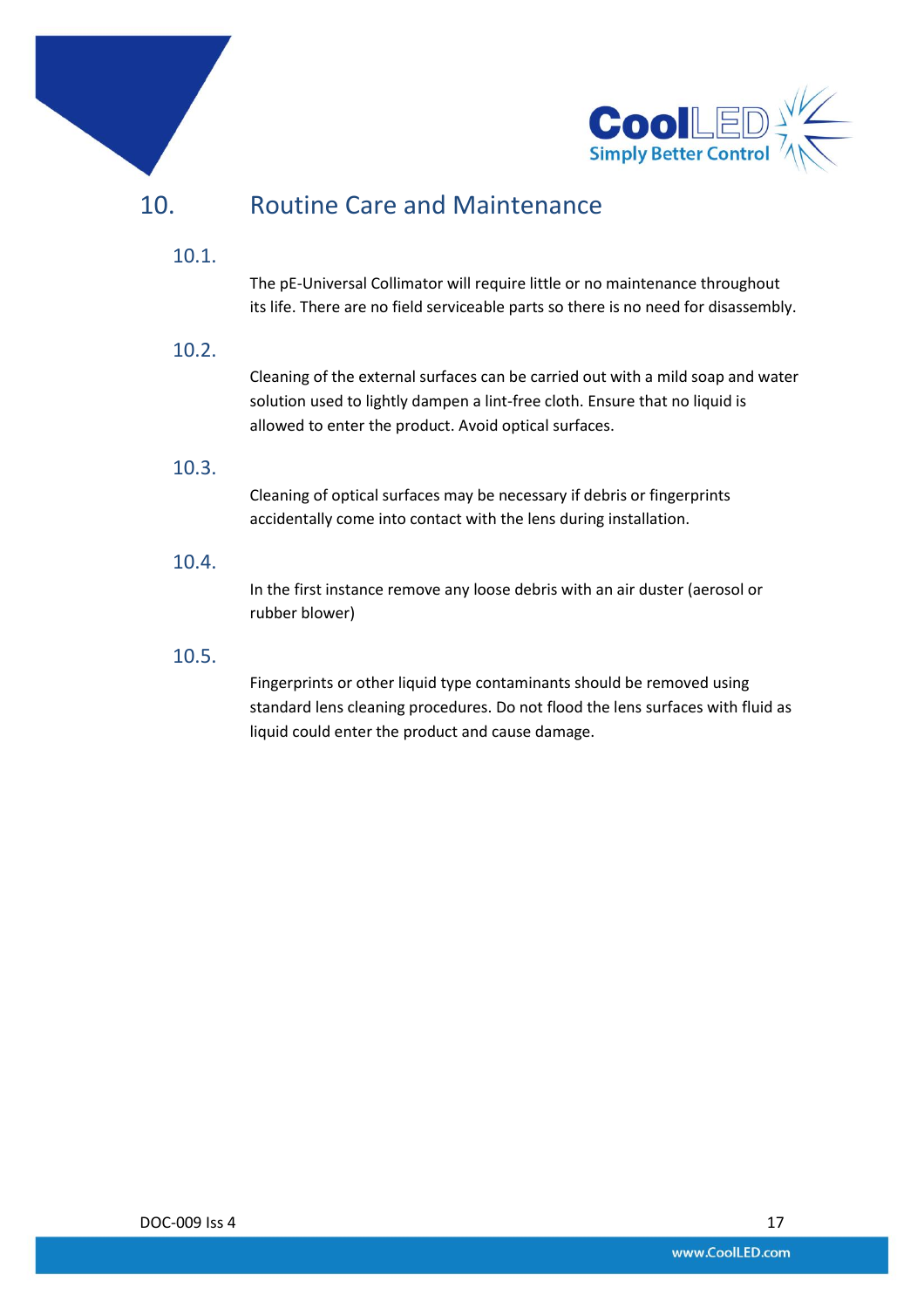

# <span id="page-17-0"></span>11. Fitting Universal Collimator to a Different Microscope

#### 11.1.

To change microscope, it is a simple procedure of changing the adaptor ring and then following the instructions in **Section 4** of this guide.

#### 11.2.

For information regarding the correct adaptor for your system, please visit our website at:<https://www.coolled.com/products/adaptors/>

### <span id="page-17-1"></span>12. Product Specifications

#### 12.1.

Dimensions

Maximum diameter 68 mm (including adaptor ring). Maximum length 135 mm (without light guide attached)

#### 12.2.

Environmental Operating Conditions Operating 5-35 °C

### <span id="page-17-2"></span>13. Product Options and Order Codes

See website [\(Microscope Illuminators | LED Illumination Systems | CoolLED\)](https://www.coolled.com/products/) for full details of product options and order codes.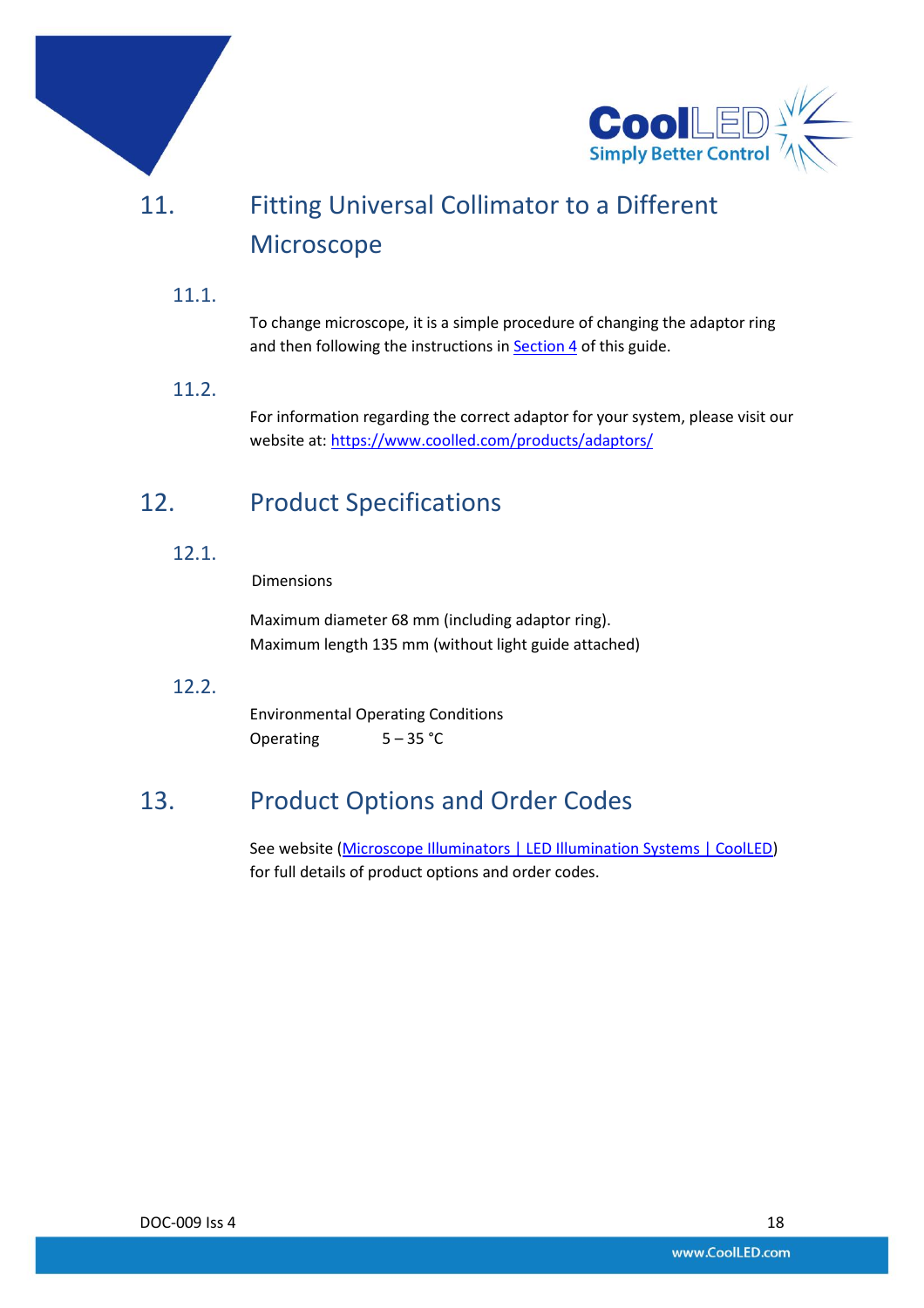

<span id="page-18-0"></span>14. Warranty and Repairs

Please refer to CoolLED's current Warranty Policy available on our website [https://www.coolled.com/support/coolled-warranty/.](https://www.coolled.com/support/coolled-warranty/) Although warranty terms are fixed at the time of ordering according to the terms and conditions of sale in place, the Warranty Policy may be subject to periodic change so please check to avoid confusion.

For any warranty queries or in the event of the product developing a fault, make contact wit[h support@coolled.com](mailto:support@coolled.com) for further assistance. You shall be asked to provide your microscope make and model, the product serial number and a brief description of the issue. You shall then be issued with a Support Case to manage your issue.

### <span id="page-18-1"></span>15. Compliance and Environmental

For current compliance statements and environmental information please refer to our website<https://www.coolled.com/support/environment/>

#### 15.1. CoolLED's Recycling Program

At CoolLED, we recognize the importance of preserving the global environment. We are proud to provide a Recycling Program that enables CoolLED customers and end-users to send back used CoolLED Light Sources for recycling, free of charge.

Together we can reduce the burden on our environment through responsible disposal and recycling of End-of-Life Light Sources. You can help us by filling in our online contact form and providing us with your contact details and the serial number of the CoolLED Light Source that you wish to return and we will collect it free of charge.

If you are taking delivery of a replacement CoolLED Light Source, why not send the old one back in the packing box of the new one?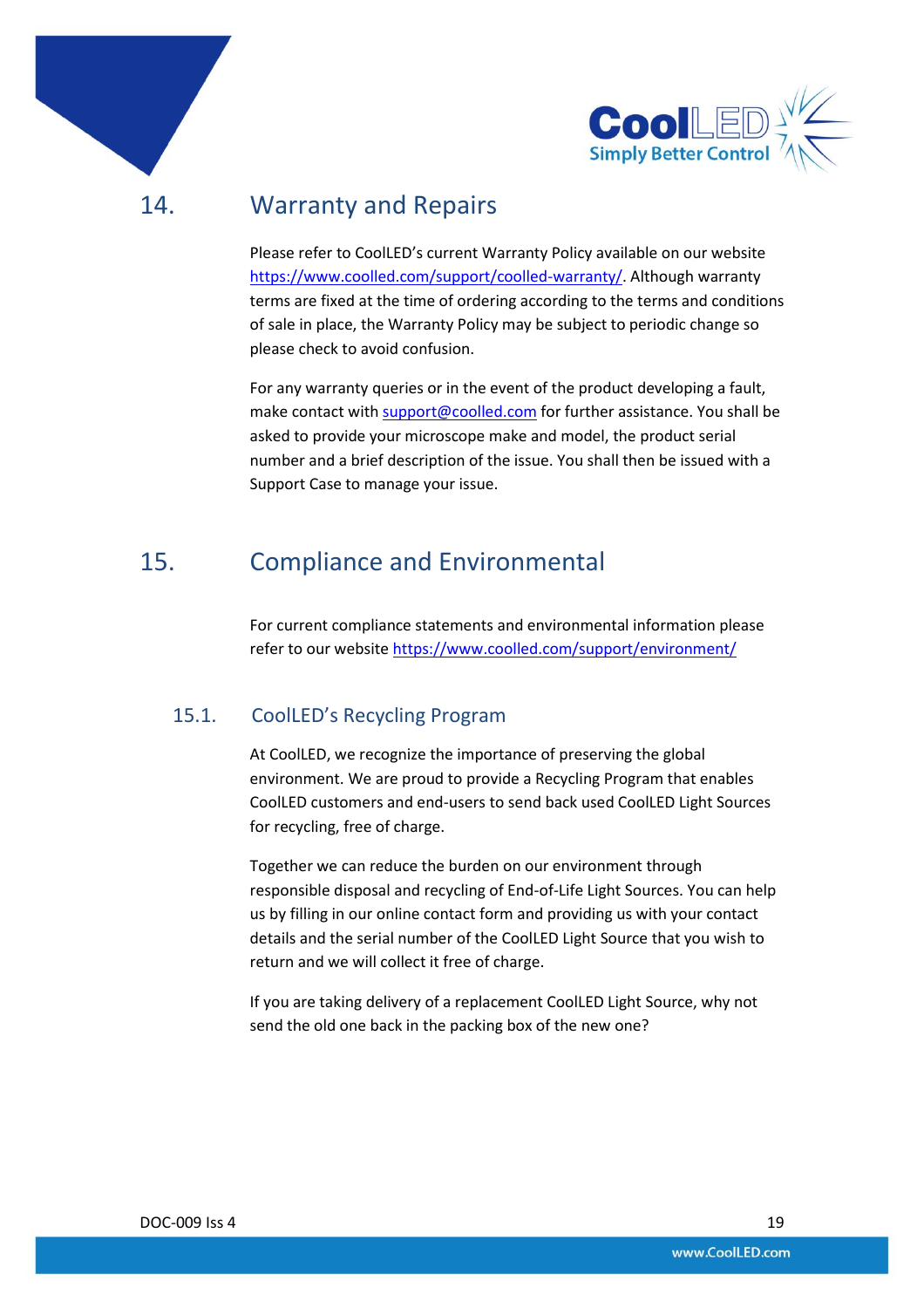



<span id="page-19-0"></span>16. Contact Details

| CoolLED Ltd     |                                       |                               |
|-----------------|---------------------------------------|-------------------------------|
| 26 Focus Way    |                                       |                               |
| Andover         |                                       |                               |
| Hampshire       |                                       |                               |
| <b>SP10 5NY</b> |                                       |                               |
| UK              |                                       |                               |
| Phone           | +44 (0) 1264 323040<br>1-800-877-0128 | (Worldwide)<br>(USA + Canada) |
| Email           | info@coolled.com                      |                               |
| Online          | www.CoolLED.com                       |                               |

DOC-009 Iss 4 20